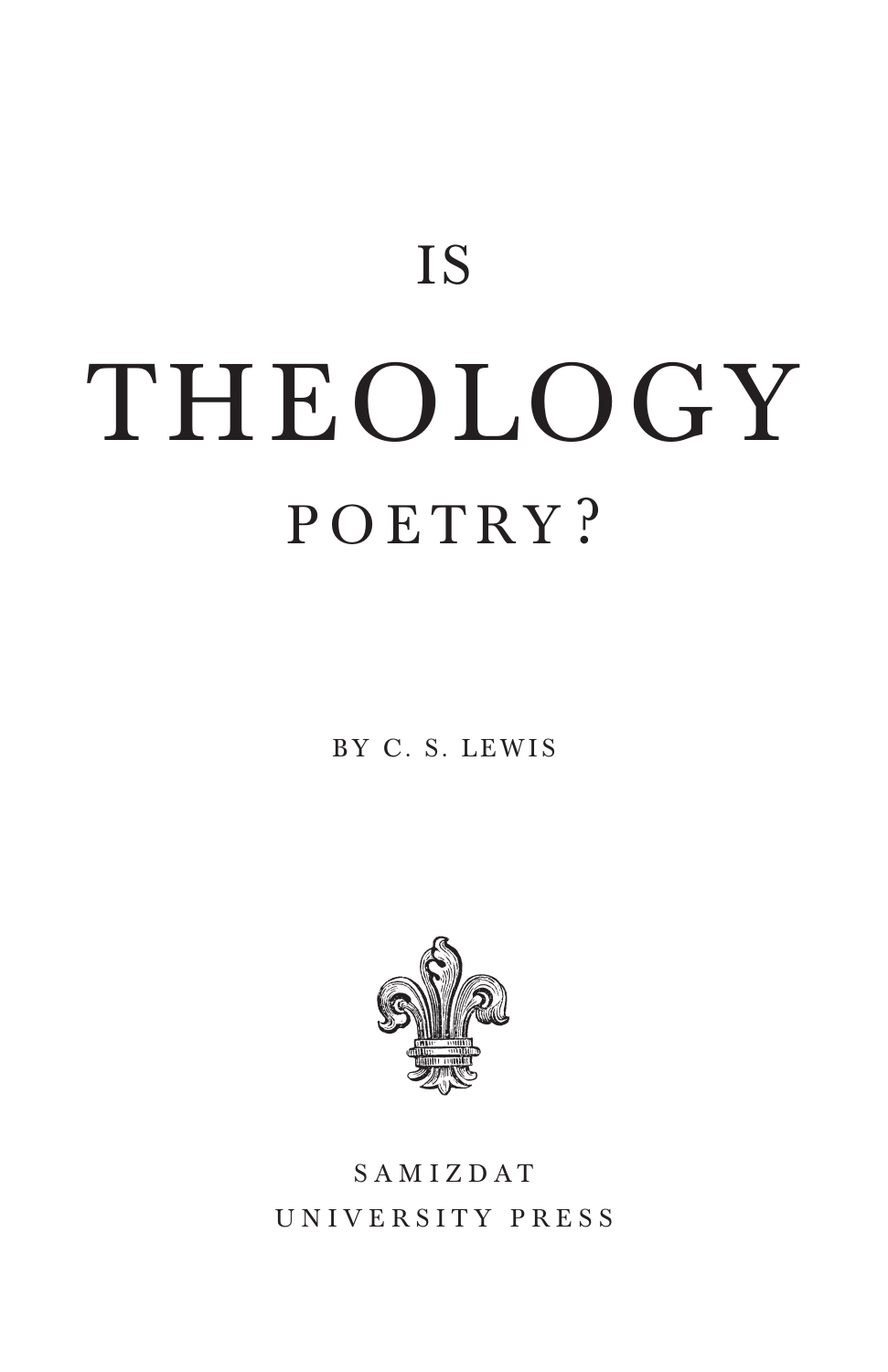

The essay, *'Is Theology Poetry?'* was originally presented in 1944 at an Oxford debating society called the "Socratic Club". Later on, it was published in the collection of essays entitled: They Asked for a Paper (1962).

Samizdat, March 2014 (public domain under [Canadian copyright law\)](http://laws-lois.justice.gc.ca/eng/acts/C-42/page-6.html#h-6)

Fonts: Berthold Baskerville Classix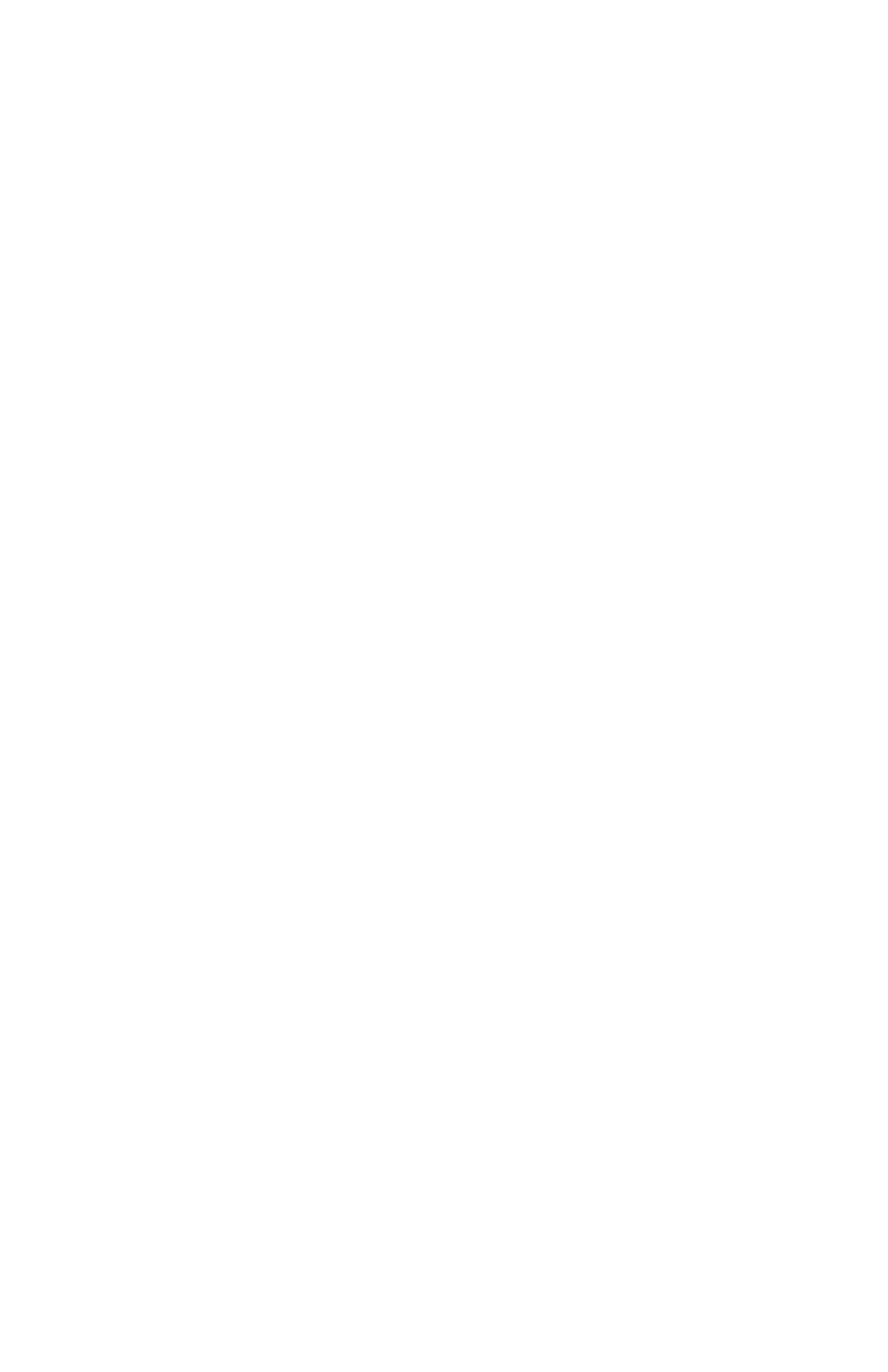The question I have been asked to discuss tonight – "Is Theology Poetry?" — is not of my own choosing. I find myself, in fact, in the position of a candidate at an examination, and I must obey the advice of my tutors by first making sure that I know what the question means.

By Theology we mean, I suppose, the systematic series of statements about God and about man's relation to Him which the believers of a religion make. And in a paper sent me by this Club I may perhaps assume that Theology means principally Christian Theology. I am the bolder to make this assumption because something of what I think about other religions will appear in what I have to say. It must also be remembered that only a minority of the religions of the world have a theology. There was no systematic series of statements which the Greeks agreed in believing about Zeus.

The other term, Poetry , is much harder to define, but I believe I can assume the question which my examiners had in mind without a definition. There are certain things which I feel sure they were not asking me. They were not asking me whether Theology is written in verse. They were not asking me whether most theologians are masters of a "simple, sensuous, and passionate" style. I believe they meant, "Is Theology *merely* poetry?" This might be expanded: "Does Theology offer us, at best, only that kind of truth which, according to some critics, poetry offers us?" And the first difficulty of answering the question in that form is that we have no general agreement as to what "poetical truth" means, or whether there is really any such thing. It will be best, therefore, to use for this paper a very vague and modest notion of poetry, simply as writing which arouses and in part satisfies the imagination. And I shall take it that the question I am to answer is this: Does Christian Theology owe its attraction to its power of arousing and satisfying our imaginations? Are those who believe it mistaking aesthetic enjoyment for intellectual assent, or assenting because they enjoy? Faced with this question, I naturally turn to inspect the believer whom I know best — myself. And the first fact I discover, or seem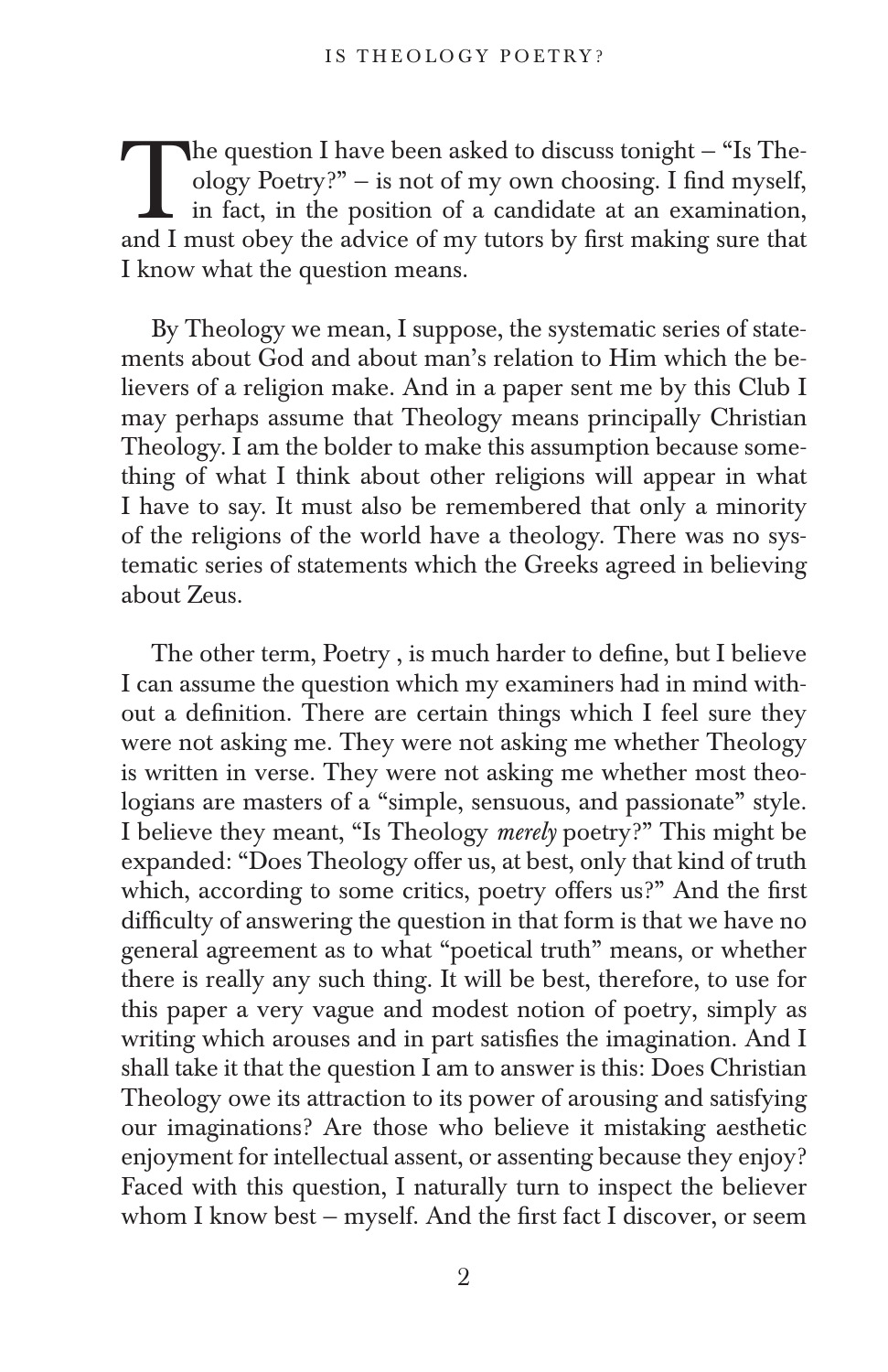to discover, is that for me at any rate, if Theology is Poetry, it is not very good poetry.

Considered as poetry, the doctrine of the Trinity seems to me to fall between two stools. It has neither the monolithic grandeur of strictly Unitarian conceptions nor the richness of Polytheism. The omnipotence of God is not, to my taste, a poetical advantage. Odin, fighting against enemies who are not his own creatures and who will in fact defeat him in the end, has a heroic appeal which the God of Christians cannot have. There is also a certain bareness about the Christian picture of the universe. A future state and orders of superhuman creatures are held to exist, but only the slightest hints of their nature are offered. Finally, and worst of all, the whole cosmic story, though full of tragic elements, yet fails of being a tragedy. Christianity offers the attractions neither of optimism nor of pessimism. It represents the life of the universe as being very like the mortal life of men on this planet — of a mingled yarn, good and ill together." The majestic simplifications of Pantheism and the tangled wood of Pagan animism both seem to me, in their different ways, more attractive. Christianity just misses the tidiness of the one and the delicious variety of the other. For I take it there are two things the imagination loves to do. It loves to embrace its object completely, to take it in at a single glance, and see it as something harmonious, symmetrical, and self-explanatory. That is the classical imagination; the Parthenon was built for it. It also loves to lose itself in a labyrinth, to surrender to the inextricable. That is the romantic imagination; the *Orlando Furioso* was written for it. But Christian Theology does not cater very well for either.

If Christianity is only a mythology, then I find the mythology I believe in is not the one I like best. I like Greek mythology much better, Irish better still, Norse best of all.

Having thus inspected myself, I next inquire how far my case is peculiar. It does not seem, certainly, to be unique. It is not at all plain that men's imaginations have always delighted most in those pictures of the supernatural which they believed. From the twelfth to the seventeenth century Europe seems to have taken an unfail-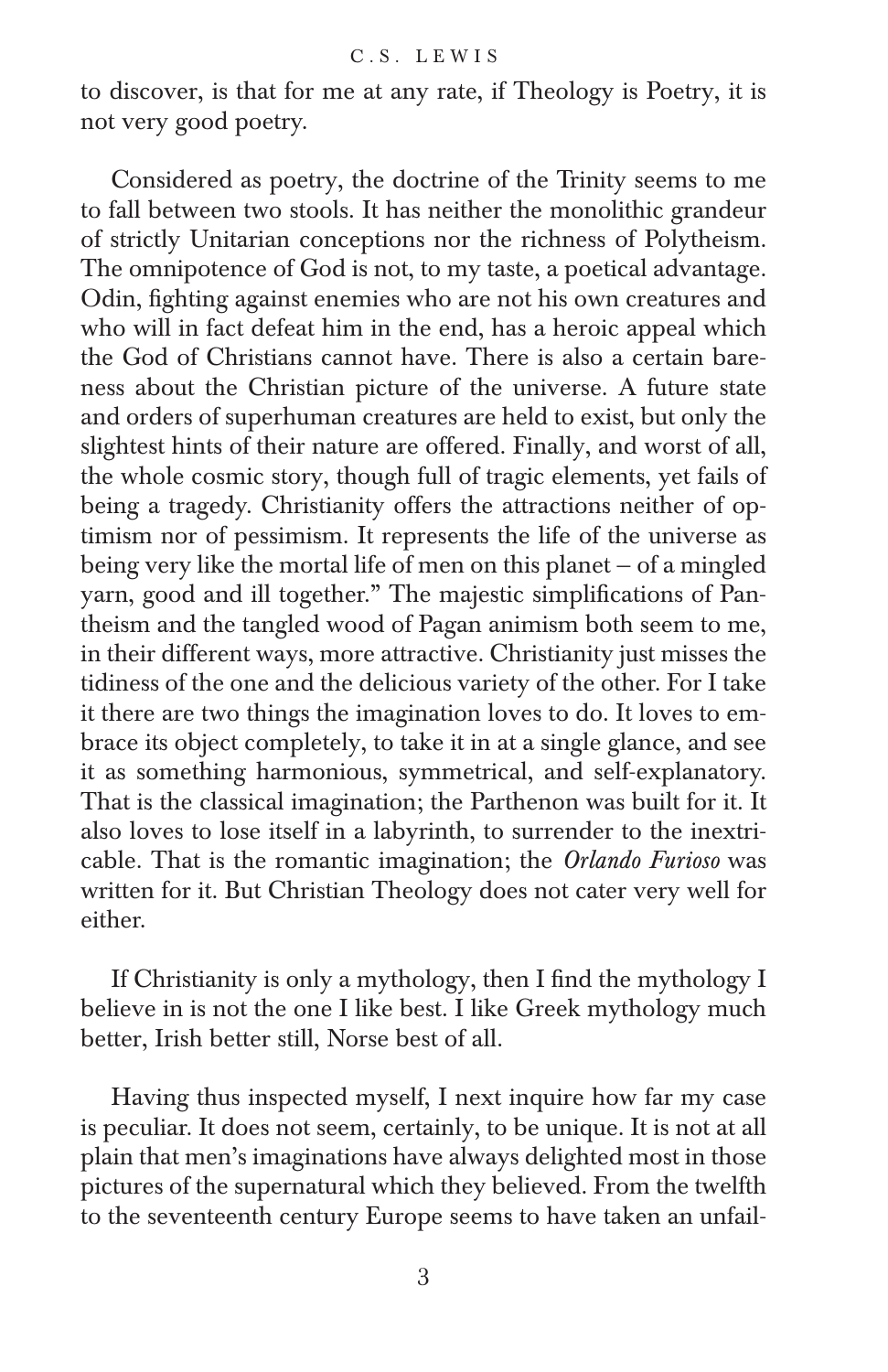#### IS THEOLOGY POETRY?

ing delight in classical mythology. If the numbers and the gusto of pictures and poems were to be the criterion of belief, we should judge that those ages were pagan, which we know to be untrue.

It looks as if the confusion between imaginative enjoyment and intellectual assent, of which Christians are accused, is not nearly so common or so easy as some people suppose. Even children, I believe, rarely suffer from it. It pleases their imagination to pretend that they are bears or horses, but I do not remember that one was ever under the least delusion. May it not even be that there is something in belief which is hostile to perfect imaginative enjoyment? The sensitive, cultured atheist seems at times to enjoy the aesthetic trappings of Christianity in a way which the believer can only envy. The modern poets certainly enjoy the Greek gods in a way of which I find no trace in Greek literature. What mythological scenes in ancient literature can compare for a moment with Keats's *Hyperion*? In a certain sense we spoil a mythology for imaginative purposes by believing in it. Fairies are popular in England because we don't think they exist; they are no fun at all in Arran or Connemara.

But I must beware of going too far. I have suggested that belief spoils a system for the imagination "in a certain sense." But not in all senses. If I came to believe in fairies, I should almost certainly lose the particular kind of pleasure which I now get from them when reading the *Midsummer' Night's Dream*. But later on, when the believed fairies had settled down as inhabitants of my real universe and had been fully connected with other parts of my thought, a new pleasure might arise. The contemplation of what we take to be real is always, I think, in tolerably sensitive minds, attended with a certain sort of aesthetic satisfaction — a sort which depends precisely on its supposed reality. There is a dignity and poignancy in the bare fact that a thing exists. Thus, as Balfour pointed out in *Theism and Humanism* (a book too little read), there are many historical facts which we should not applaud for any obvious humour or pathos if we supposed them to be inventions; but once we believe them to be real, we have, in addition to our intellectual satisfaction, a certain aesthetic delight in the idea of them. The story of the Trojan War and the story of the Napoleonic Wars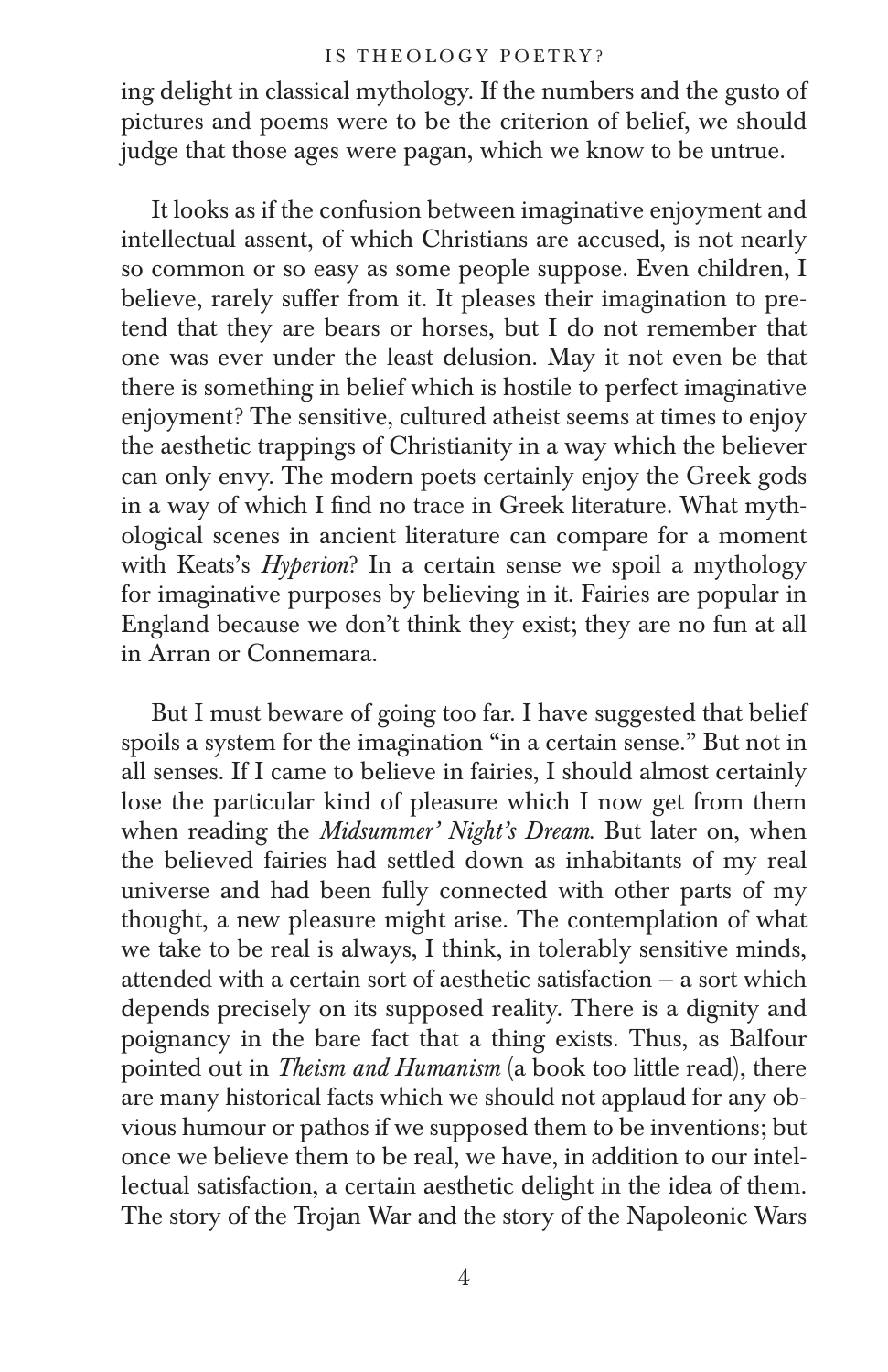#### C.S. L e w is

both have an aesthetic effect on us. And the effects are different. And this difference does not depend solely on those differences which would make them different as stories if we believed neither. The *kind* of pleasure the Napoleonic Wars give has a certain difference simply because we believe in them. A believed idea *feels* different from an idea that is not believed. And that peculiar flavour of the believed is never, in my experience, without a special sort of imaginative enjoyment. It is therefore quite true that the Christians do enjoy their world picture, aesthetically, once they have accepted it as true. Every man, I believe, enjoys the world picture which he accepts, for the gravity and finality of the actual is itself an aesthetic stimulus. In this sense, Christianity, Life-force-Worship, Marxism, freudianism all become "poetries" to their own believers. But this does not mean that their adherents have chosen them for that reason. On the contrary, this kind of poetry is the result, not the cause, of belief. Theology is, in this sense, poetry to me because I believe it; I do not believe it because it is poetry.

The charge that Theology is mere poetry, if it means that Christians believe it because they find it, antecedently to belief, the most poetically attractive of all world pictures, thus seems to me unplausible in the extreme. There may be evidence for such a charge which I do not know of, but such evidence as I do know is against it.

I am not, of course, maintaining that Theology, even before you believe it, is totally bare of aesthetic value. But I do not find it superior in this respect to most of its rivals. Consider for a few moments the enormous aesthetic claim of its chief contemporary rival – what we may loosely call the Scientific Outlook<sup>1</sup>, the picture of Mr. [H. G.] Wells and the rest. Supposing this to be a myth, is it not one of the finest myths which human imagination has yet produced? The play is preceded by the most austere of all preludes: the infinite void, and matter restlessly moving to bring forth it knows not what. Then, by the millionth millionth chance — what tragic irony — the conditions at one point of space and time bubble up into that tiny fermentation which is the beginning of

<sup>1</sup> I am not suggesting that practising scientists believe it as a whole. The delightful name 'Wellsianity' (which another member invented during the discussion) would have been much better than 'the Scientific Outlook'.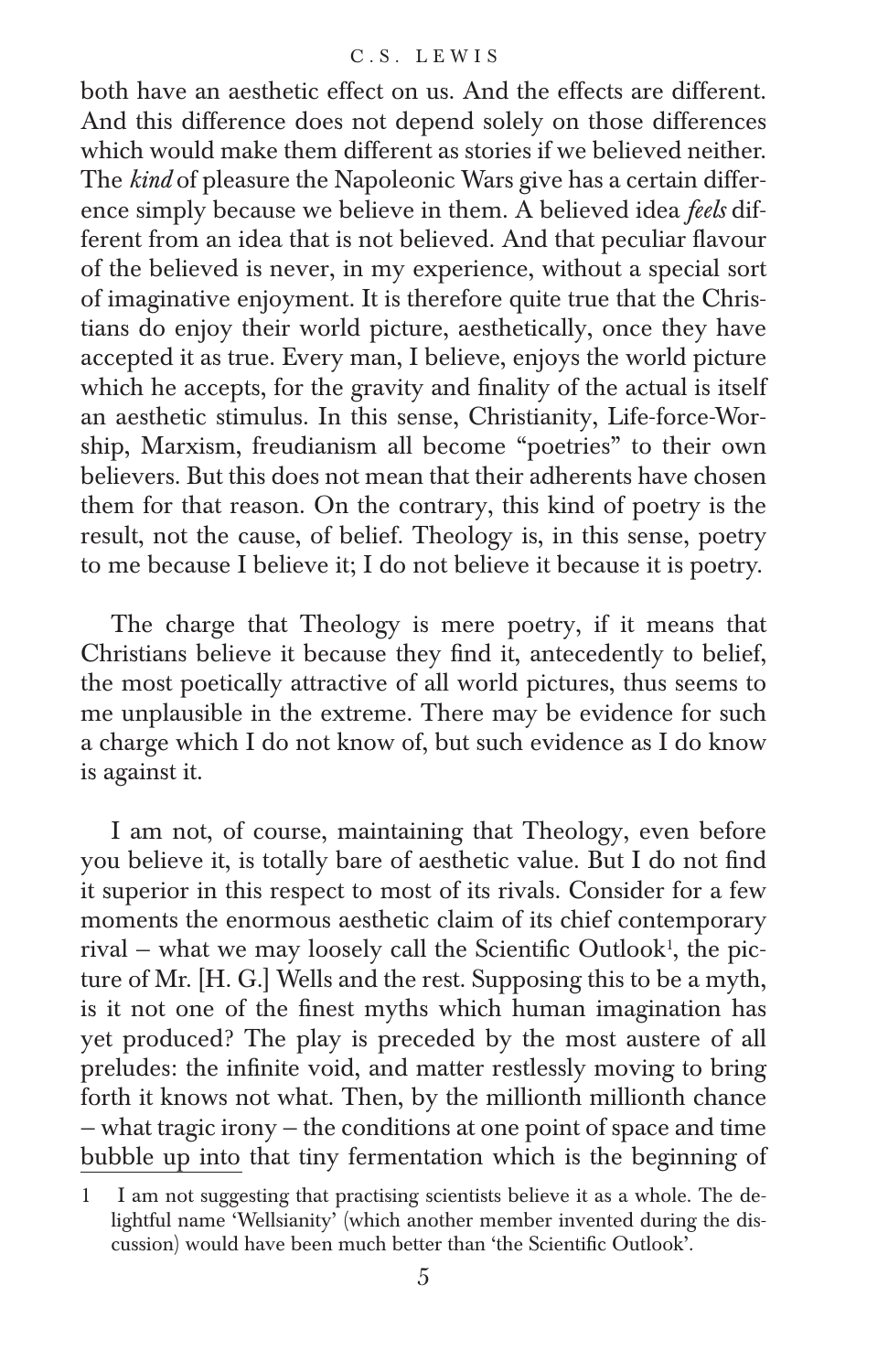life. Everything seems to be against the infant hero of our drama — just as everything seems against the youngest son or ill-used stepdaughter at the opening of a fairy-tale.<sup>2</sup> But life somehow wins through. With infinite suffering, against all but insuperable obstacles, it spreads, it breeds, it complicates itself, from the amoeba up to the plant, up to the reptile, up to the mammal. We glance briefly at the age of monsters. Dragons prowl the earth, devour one another, and die. Then comes the theme of the younger son and the ugly duckling once more. As the weak, tiny spark of life began amidst the huge hostilities of the inanimate, so now again, amidst the beasts that are far larger and stronger than he, there comes forth a little naked, shivering, cowering creature, shuffling, not yet erect, promising nothing, the product of another millionth millionth chance. Yet somehow he thrives. He becomes the Cave Man with his club and his flints, muttering and growling over his enemies' bones, dragging his screaming mate by her hair (I never could quite make out why), tearing his children to pieces in fierce jealousy till one of them is old enough to tear him, $3$  cowering before the horrible gods whom he created in his own image. But these are only growing pains. Wait till the next act. There he is becoming true Man. He learns to master Nature. Science comes and dissipates the superstitions of his infancy. More and more he becomes the controller of his own fate. Passing hastily over the present (for it is a mere nothing by the time scale we are using), you follow him on into the future. See him in the last act, though not the last scene, of this great mystery. A race of demigods now rules the planet — and perhaps more than the planet — for eugenics have made certain that only demigods will be born, and psychoanalysis that none of them shall lose or smirch his divinity, and communism that all which divinity requires shall be ready to their hands. Man has ascended his throne. Henceforward he has nothing to do but to practise virtue, to grow 10 wisdom, to be happy. And now, mark the final stroke of genius. If the myth stopped at that point, it might be a little bathetic. It would lack the

<sup>2 [</sup>Editor's note]: One almost gets the impression here that Lewis had read or had heard of Russian folklorist Vladimir Propp's work, *Morphology of the Folktale*. There is some chance this may have happened, as the first (Russian) edition of *Morphology* was published in 1928.

<sup>3 [</sup>Editor's note]: Lewis is obviously referring to Freud and his "primal horde" concept which Freud explored in his book *Totem and Taboo*.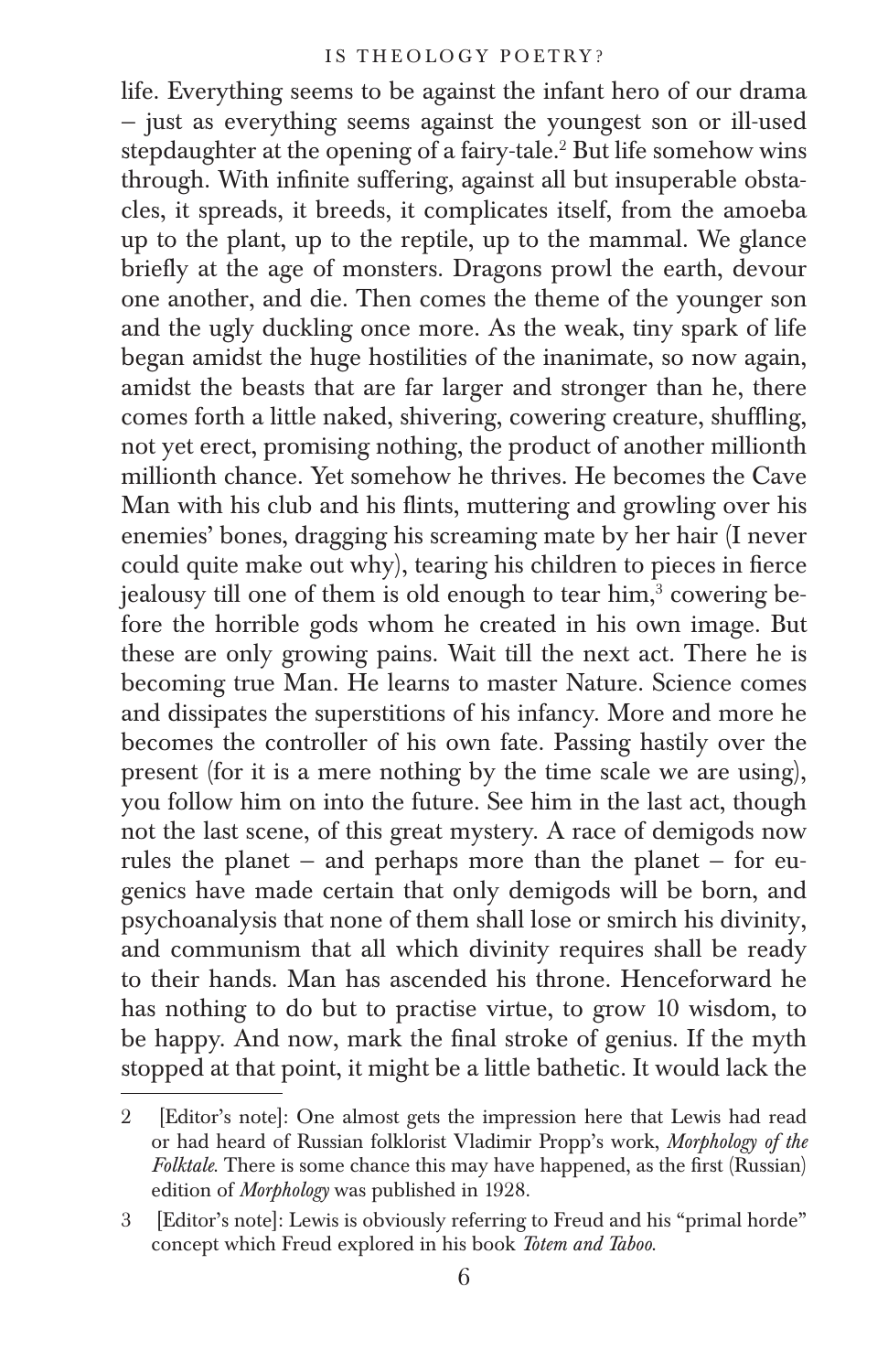#### C.S. LEWIS

highest grandeur of which human imagination is capable. The last scene reverses all. We have the Twilight of the Gods. All this time, silently, unceasingly, out of all reach of human power, Nature, the old enemy, has been steadily gnawing away. The sun will cool all suns will cool — the whole universe will run down. Life (every form of life) will be banished, without hope of return, from every inch of infinite space. All ends in nothingness, and "universal darkness covers all." The pattern of the myth thus becomes one of the noblest we can conceive. It is the pattern of many Elizabethan tragedies, where the protagonist's career can be represented by a slowly ascending and then rapidly falling curve, with its highest point in Act IV. You see him climbing up and up, then blazing in his bright meridian, then finally overwhelmed in ruin.

Such a world drama appeals to every part of us. The early struggles of the hero (a theme delightfully doubled, played first by life, and then by man) appeal to our generosity. His future exaltation gives scope to a reasonable optimism, for the tragic close is so very distant that you need not often think of it — we work with millions of years. And the tragic close itself just gives that irony, that grandeur, which calls forth our defiance, and without which all the rest might cloy. There is a beauty in this myth which well deserves better poetic handling than it has yet received; I hope some great genius will yet crystallise it before the incessant stream of philosophic change carries it all away. I am speaking, of course, of the beauty it has whether you believe it or not. There I can speak from experience, for I, who believe less than half of what it tells me about the past, and less than nothing of what it tells me about the future, am deeply moved when I contemplate it. The only other story — unless, indeed, it is an embodiment of the same story — which similarly moves me is the Nibelung's Ring. *Enden sah ich die Welt*.

We cannot, therefore, turn down Theology, simply because it does not avoid being poetical. All world views yield poetry to those who believe them by the mere fact of being believed. And nearly all have certain poetical merits whether you believe them or not. This is what we should expect. Man is a poetical animal and touches nothing which he does not adorn.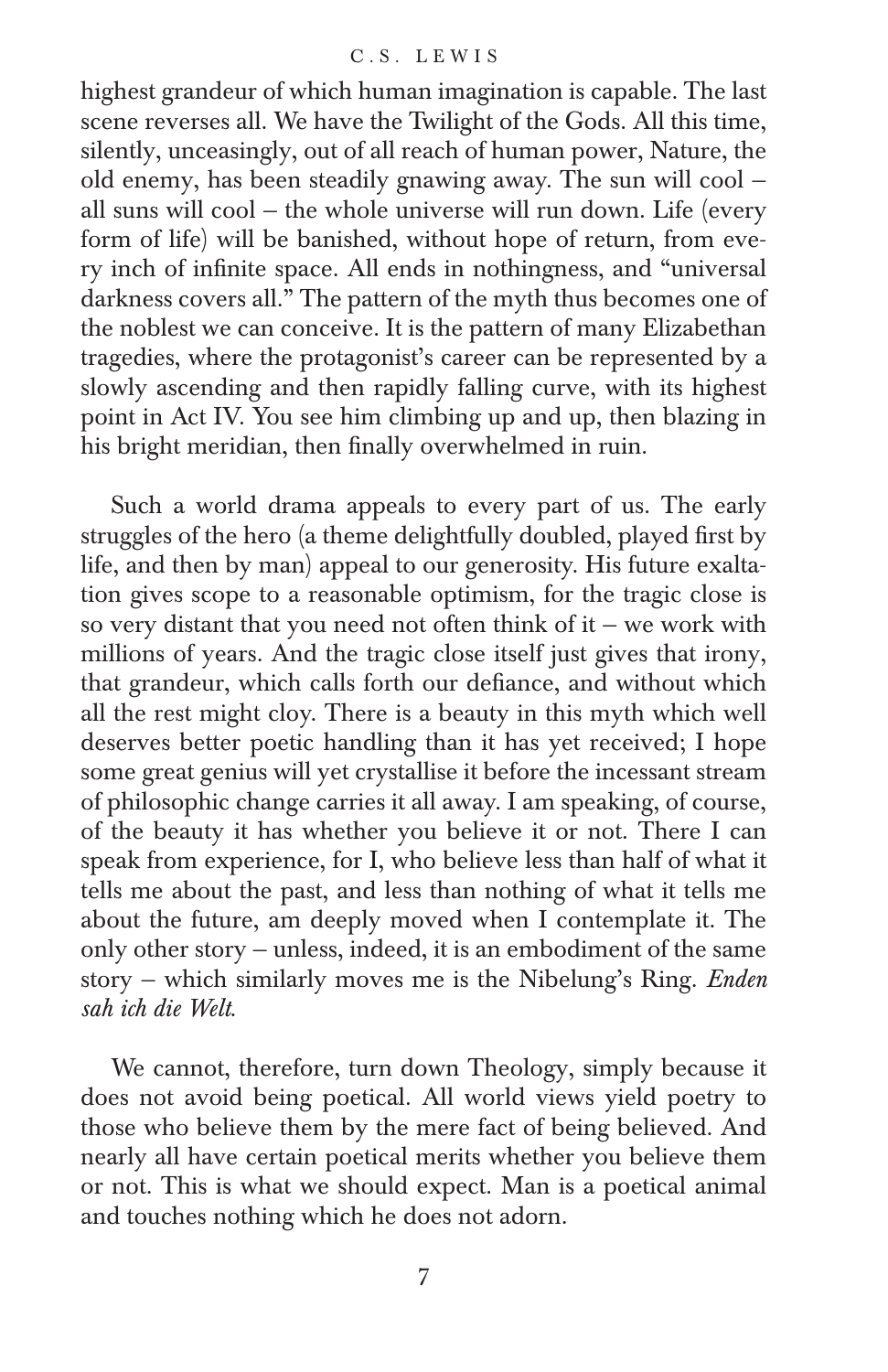There are, however, two other lines of thought which might lead us to call Theology a mere poetry, and these I must now consider. In the first place, it certainly contains elements similar to those which we find in many early, and even savage, religions. And those elements in the early religions may now seem to us to be poetical. The question here is rather complicated. We now regard the death and return of Balder as a poetical idea, a myth. We are invited to infer thence that the death and resurrection of Christ is a poetical idea, a myth. But we are not really starting with the *datum* "Both are poetical" and thence arguing "Therefore both are false." Part of the poetical aroma which hangs about Balder is, I believe, due to the fact that we have already come to disbelieve in him. So that disbelief, not poetical experience, is the real starting point of the argument. But this is perhaps an oversubtlety, certainly a subtlety, and I will leave it on one side.

What light is really thrown on the truth or falsehood of Christian Theology by the occurrence of similar ideas in Pagan religion? I think the answer was very well given a fortnight ago by Mr. Brown. Supposing, for purposes of argument, that Christianity is true; then it could avoid all coincidence with other religions only on the supposition that all other religions are one hundred percent erroneous. To which, you remember, Professor H. H. Price replied by agreeing with Mr. Brown and saying, "Yes. From these resemblances you may conclude not 'so much the worse for the Christians' but 'so much the better for the Pagans.'" The truth is that the resemblances tell nothing either for or against the truth of Christian Theology. If you start from the assumption that the Theology is false, the resemblances are quite consistent with that assumption. One would expect creatures of the same sort, faced with the same universe, to make the same false guess more than once. But if you start with the assumption that the Theology is true, the resemblances fit in equally well. Theology, while saying that a special illumination has been vouchsafed to Christians and (earlier) to Jews, also says that there is some divine illumination vouchsafed to all men. The Divine light, we are told, "lighteneth every man." We should, therefore, expect to find in the imagination of great Pagan teachers and myth makers some glimpse of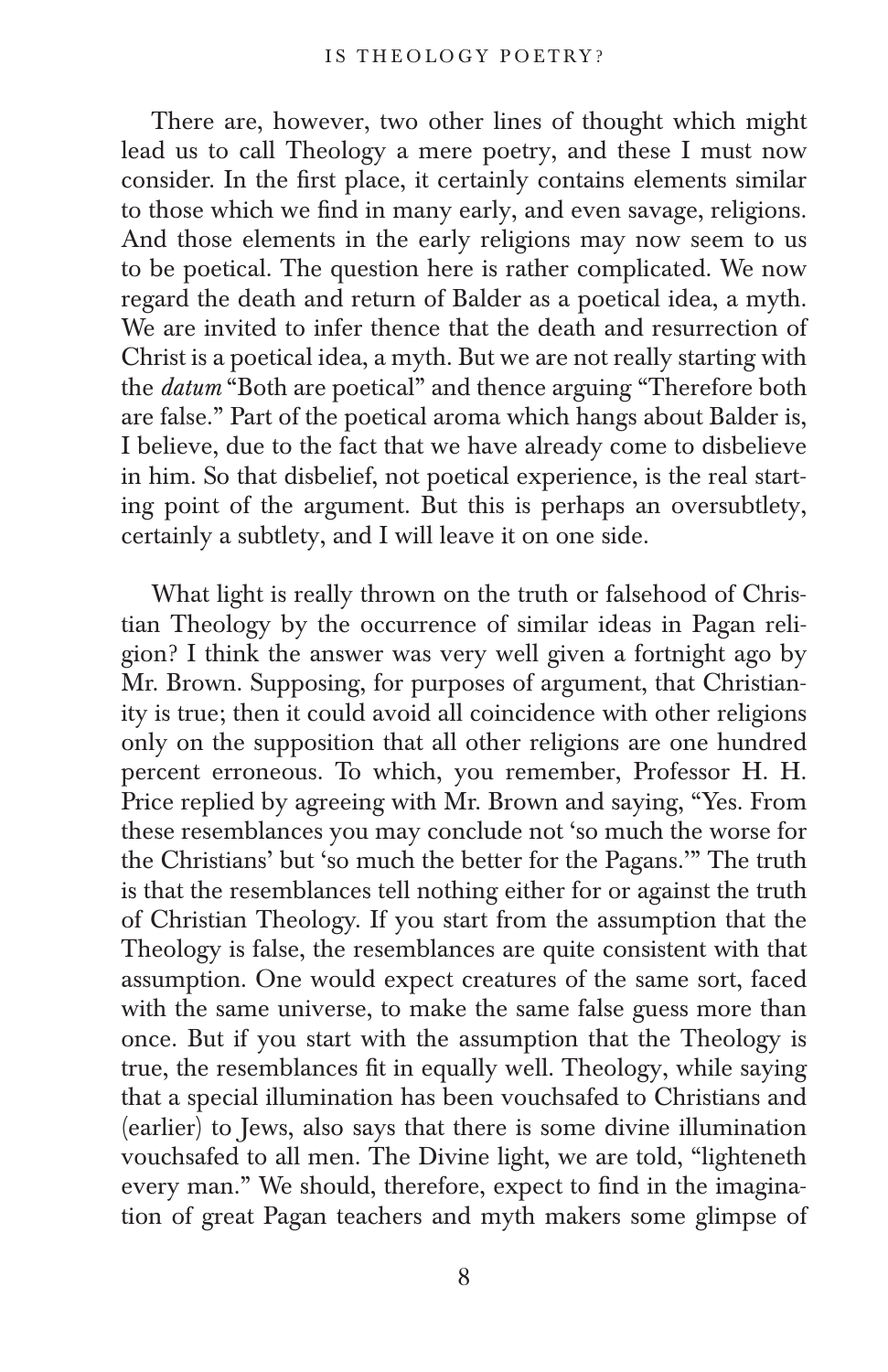that theme which we believe to be the very plot of the whole cosmic: story – the theme of incarnation, death, and rebirth. And the differences between the Pagan Christs (Balder, Osiris, etc.) and the Christ Himself is much what we should expect to find. The Pagan stories are all about someone dying and rising, either every year, or else nobody knows where and nobody knows when. The Christian story is about a historical personage, whose execution can be dated pretty accurately, under a named Roman magistrate, and with whom the society that He founded is in a continuous relation down to the present day. It is not the difference between falsehood and truth. It is the difference between a real event on the one hand and dim dreams or premonitions of that same event on the other. It is like watching something come gradually into focus; first it hangs in the clouds of myth and ritual, vast and vague, then it condenses, grows hard and in a sense small, as a historical event in first century Palestine. This gradual focussing goes on even inside the Christian tradition itself. The earliest stratum of the Old Testament contains many truths in a form which I take to be legendary, or even mythical — hanging in the clouds, but gradually the truth condenses, becomes more and more historical. From things like Noah's Ark or the sun standing still upon Ajalon, you come down to the court memoirs of King David. Finally you reach the New Testament and history reigns supreme, and the Truth is incarnate. And "incarnate" is here more than a metaphor. It is not an accidental resemblance that what, from the point of view of being, is stated in the form "God became Man," should involve, from the point of view of human knowledge, the statement "Myth became Fact." The essential meaning of all things came down from the "heaven" of myth to the "earth" of history. In so doing, it partly emptied itself of its glory, as Christ emptied Himself of His glory to be Man. That is the real explanation of the fact that Theology, far from defeating its rivals by a superior poetry, is, in a superficial but quite real sense, less poetical than they. That is why the New· Testament is, in the same sense, less poetical than the Old. Have you not often felt in Church, if the first lesson is some great passage, that the second lesson is somehow small by comparison — almost, if one might say so, humdrum? So it is and so it must be. That is the humiliation of myth into fact, of God into Man; what is everywhere and always, imageless and ineffable,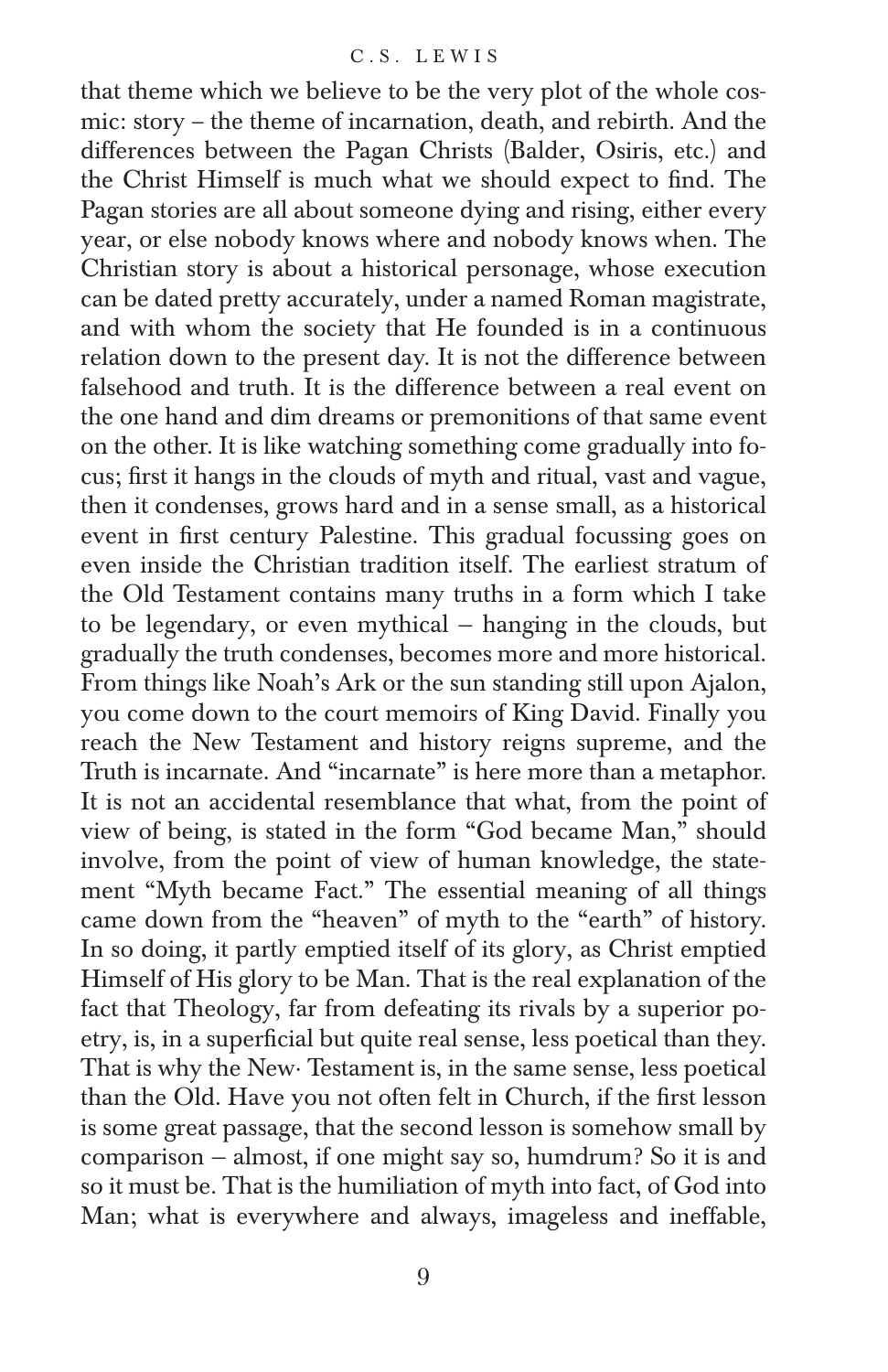#### IS THEOLOGY POETRY?

only to be glimpsed in dream and symbol and the acted poetry of ritual becomes small, solid — no bigger than a man who can lie asleep in a rowing boat on the Lake of Galilee. You may say that this, after all, is a still deeper poetry. I will not contradict you. The humiliation leads to a greater glory. But the humiliation of God and the shrinking or condensation of the myth as it becomes fact are also quite real.

I have just mentioned symbol, and that brings me to the last head under which I will consider the charge of "mere poetry." Theology certainly shares with poetry the use of metaphorical or symbolical language. The first Person of the Trinity is not the Father of the Second in a physical sense. The Second Person did not come "down" to earth in the same sense as a parachutist, nor reascend into the sky like a balloon, nor did He literally sit at the right hand of the Father. Why, then, does Christianity talk as if all these things did happen? The agnostic thinks that it does so because those who founded it were quite naively ignorant and believed all these statements literally, and we later Christians have gone on using the same language through timidity and conservatism. We are often invited, in Professor [H. H.] Price's words, to throw away the shell and retain the kernel.

There are two questions involved here.

1. What did the early Christians believe? Did they believe that God really has a material palace in the sky and that He received His Son in a decorated state chair placed a little to the right of His own? — or did they not? The answer is that the alternative we are offering them was probably never present to their minds at all. As soon as it was present, we know quite well which side of the fence they came down. As soon as the issue of Anthropomorphism was explicitly before the Church in, I think, the second century, Anthropomorphism was condemned. The Church knew the answer (that God has no body and therefore couldn't sit in a chair) as soon as it knew the question. But till the question was raised, of course, people believed neither the one answer nor the other. There is no more tiresome error in the history of thought than to try to sort our ancestors on to this or that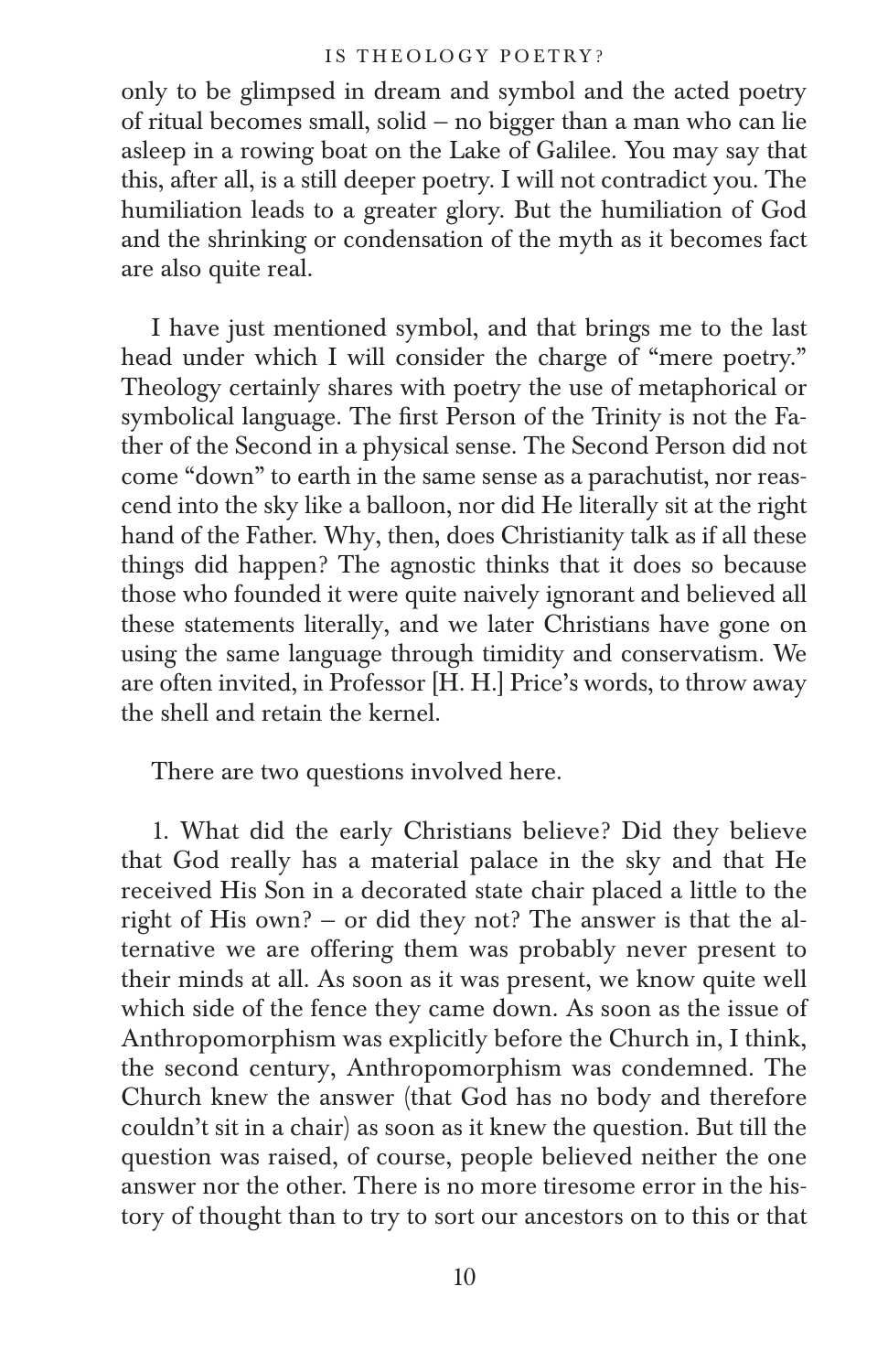#### C.S. LEWIS

side of a distinction which was not in their minds at all. You are asking a question to which no answer exists.

It is very probable that most (almost certainly not all) of the first generation of Christians never thought of their faith without anthropomorphic imagery, and that they were not explicitly conscious, as a modern would be, that it was mere imagery. But this does not in the least mean that the essence of their belief was concerned with details about a celestial throne room. That was not what they valued, or what they were prepared to die for. Any one of them who went to Alexandria and got a philosophical education would have recognised the imagery at once for what it was, and would not have felt that his belief had been altered in any way that mattered. My mental picture of an Oxford college, before I saw one, was very different from the reality in physical details. But this did not mean that when I came to Oxford I found my general conception of what a college means to have been a delusion. The physical pictures had inevitably accompanied my thinking, but they had never been what I was chiefly interested in, and much of my thinking had been correct in spite of them. What you think is one thing; what you imagine while you are thinking is another.

The earliest Christians were not so much like a man who mistakes the shell for the kernel as like a man carrying a nut which he hasn't yet cracked. The moment it is cracked, he knows which part to throw away. Till then he holds on to the nut, not because he is a fool but because he isn't.

2. We are invited to restate our belief in a form free from metaphor and symbol. The reason we don't is that we can't. We can, if you like, say "God entered history" instead of saying "God came down to earth." But, of course, "entered" is just as metaphorical as "came down." You have only substituted horizontal or undefined movement for vertical movement. We can make our language duller; we cannot make it less metaphorical. We can make the pictures more prosaic; we cannot be less pictorial. Nor are we Christians alone in this disability. Here is a sentence from a celebrated anti-Christian writer, Dr. I. A. Richards.<sup>4</sup> "Only that part of

<sup>4</sup> *Principles of Literary Criticism*, cap. XI.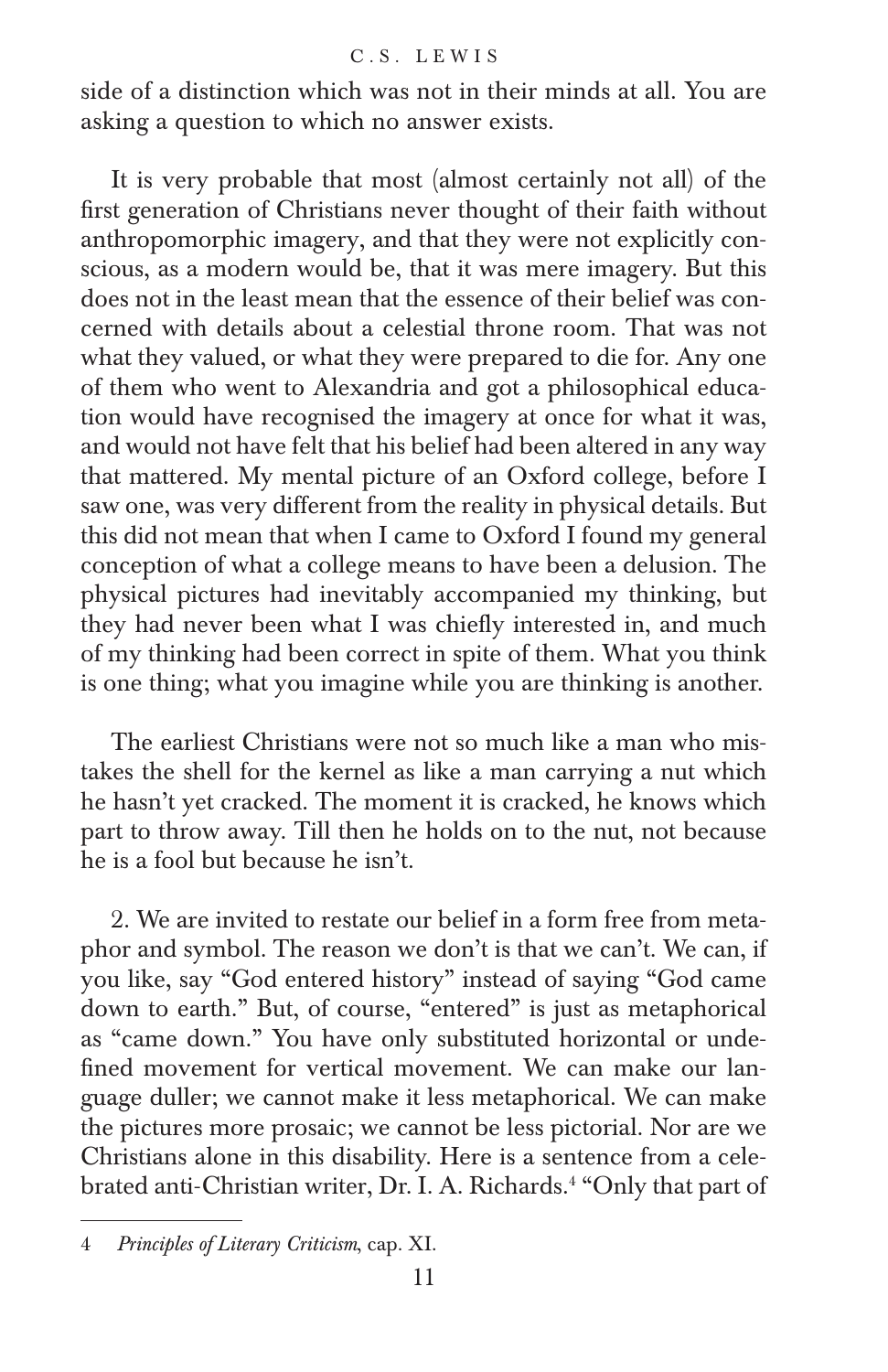#### IS THEOLOGY POETRY?

the cause of a mental event which takes effect through incoming (sensory) impulses or through effects of past sensory impulses can be said to be thereby known. The reservation no doubt involves complications." Dr. Richards does not mean that the part of the cause "takes" effect in the literal sense of the word takes, nor that it does so *through* a sensory impulse as you could take a parcel *through* a doorway. In the second sentence "The reservation involves complications," he does not mean that an act of defending, or a seat booked in a train, or an American park, really sets about rolling or folding or curling up a set of coilings or rollings up. In other words, all language about things other than physical objects is necessarily metaphorical.

For all these reasons, then, I think (though we knew even before Freud that the heart is deceitful) that those who accept Theology are not necessarily being guided by taste rather than reason. The picture so often painted of Christians huddling together on an ever narrower strip of beach while the incoming tide of "Science" mounts higher and higher corresponds to nothing in my own experience. That grand myth which I asked you to admire a few minutes ago is not for me a hostile novelty breaking in on my traditional beliefs. On the contrary, that cosmology is what I started from. Deepening distrust and final abandonment of it long preceded my conversion to Christianity. Long before I believed Theology to be true I had already decided that the popular scientific picture at any rate was false. One absolutely central inconsistency ruins it; it is the one we touched on a fortnight ago.3. The whole picture professes to depend on inferences from observed facts . Unless inference is valid, the whole picture disappears. Unless we can be sure that reality in the remotest nebula or the remotest part obeys the thought laws of the human scientist here and now in his laboratory  $-$  in other words, unless Reason is an absolute  $-$  all is in ruins. Yet those who ask me to believe this world picture also ask me to believe that Reason is simply the unforeseen and unintended by-product of mindless matter at one stage of its endless and aimless becoming. Here is flat contradiction. They ask me at the same moment to accept a conclusion and to discredit the only testimony on which that conclusion can be based. The difficulty is to me a fatal one; and the fact that when you put it to many scien-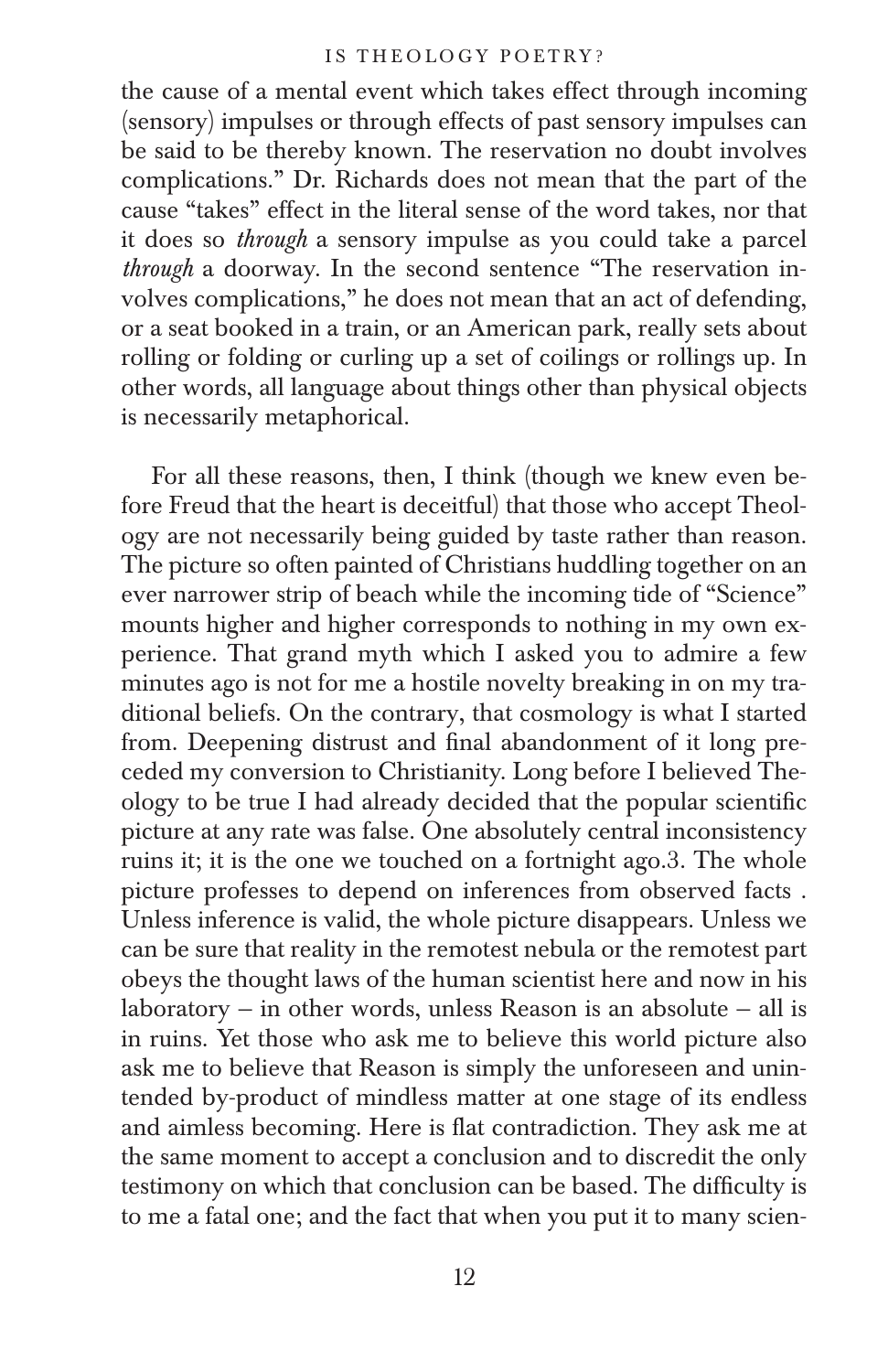#### C.S. L e w is

tists, far from having an answer, they seem not even to understand what the difficulty is, assures me that I have not found a mare's nest but detected a radical disease in their whole mode of thought from the very beginning. The man who has once understood the situation is compelled henceforth to regard the scientific cosmology as being, in principle, a myth; though no doubt a great many true particulars have been worked into it.<sup>5</sup>

After that it is hardly worth noticing minor difficulties. Yet these are many and serious. The Bergsonian critique of orthodox Darwinism is not easy to answer. More disquieting still is Professor D.M.S. Watson's defence. "Evolution itself," he wrote, $^6$  "is accepted by zoologists not because it has been observed to occur or ... can be proved by logically coherent evidence to be true, but because the only alternative, special creation, is dearly incredible." Has it come to that? Does the whole vast structure of modern naturalism depend not on positive evidence but simply on an a priori metaphysical prejudice? Was it devised not to get in facts but to keep out God? Even, however, if Evolution in the strict biological sense has some better grounds than Professor Watson suggests — and I can't help thinking it must — we should distinguish Evolution in this strict sense from what may be called the universal evolutionism of modern thought. By universal evolutionism I mean the belief that the very formula of universal process is from imperfect to perfect, from small beginnings to great endings, from the rudimentary to the elaborate, the belief which makes people find it natural to think that morality springs from savage taboos, adult sentiment from infantile sexual maladjustments, thought from instinct, mind from matter, organic from inorganic, cosmos from chaos. This is perhaps the deepest habit of mind in the contemporary world. It seems to me immensely unplausible, because it makes the general course of nature so very unlike those parts of nature we can observe. You remember the old puzzle as to whether the owl came from the egg or the egg from the owl. The modern acquiescence in universal evolutionism is a kind of optical illusion, produced by attending exclusively to the owl's

<sup>5</sup> It is not irrelevant, in considering the mythical character of this cosmology to notice that the two great imaginative expressions of it are *earlier* than the evidence: Keats's *Hyperion* and the *Nibelung's Ring* are pre-Darwinian works.

<sup>6</sup> Quoted in *Science and the B.B.C*., Nineteenth Century, April, 1943.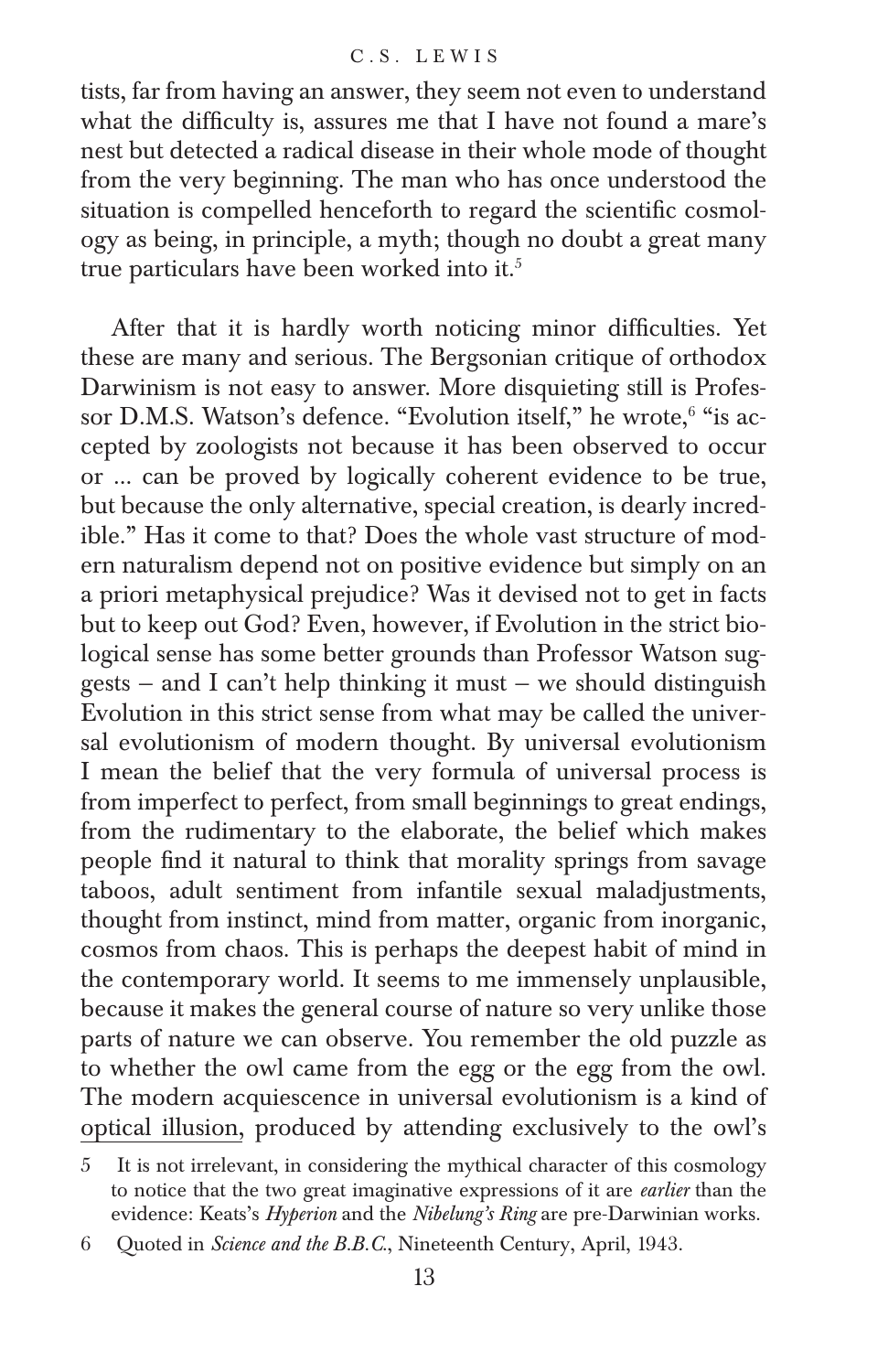emergence from the egg. We are taught from childhood to notice how the perfect oak grows from the acorn and to forget that the acorn itself was dropped by a perfect oak. We are reminded constantly that the adult human being was an embryo, never that the life of the embryo came from two adult human beings. We love to notice that the express engine of today is the descendant of the "Rocket"; we do not equally remember that the "Rocket" springs not from some even more rudimentary engine, but from something much more perfect and complicated than itself — namely, a man of genius. The obviousness or naturalness which most people seem to find in the idea of emergent evolution thus seems to be a pure hallucination.

On these grounds and others like them one is driven to think that whatever else may be true, the popular scientific cosmology at any rate is certainly not. I left that ship not at the call of poetry but because I thought it could not keep afloat. Something like philosophical idealism or Theism must, at the very worst, be less untrue than that. And idealism turned out, when you took it seriously, to be disguised Theism. And once you accepted Theism, you could not ignore the claims of Christ. And when you examined them it appeared to me that you could adopt no middle position. Either He was a lunatic, or God. And He was not a lunatic.

I was taught at school, when I had done a sum, to "prove my answer." The proof or verification of my Christian answer to the cosmic sum is this. When I accept Theology I may find difficulties, at this point or that, in harmonising it with some particular truths which are imbedded in the mythical cosmology derived from science. But I can get in, or allow for, science as a whole. Granted that Reason is prior to matter and that the light of the primal Reason illuminates finite minds, I can understand how men should come, by observation and inference, to know a lot about the universe they live in. If, on the other hand, I swallow the scientific cosmology as a whole, then not only can I not fit in Christianity, but I cannot even fit in science. If minds are wholly dependent on brains, and brains on biochemistry, and biochemistry (in the long run) on the meaningless flux of the atoms, I cannot understand how the thought of those minds should have any